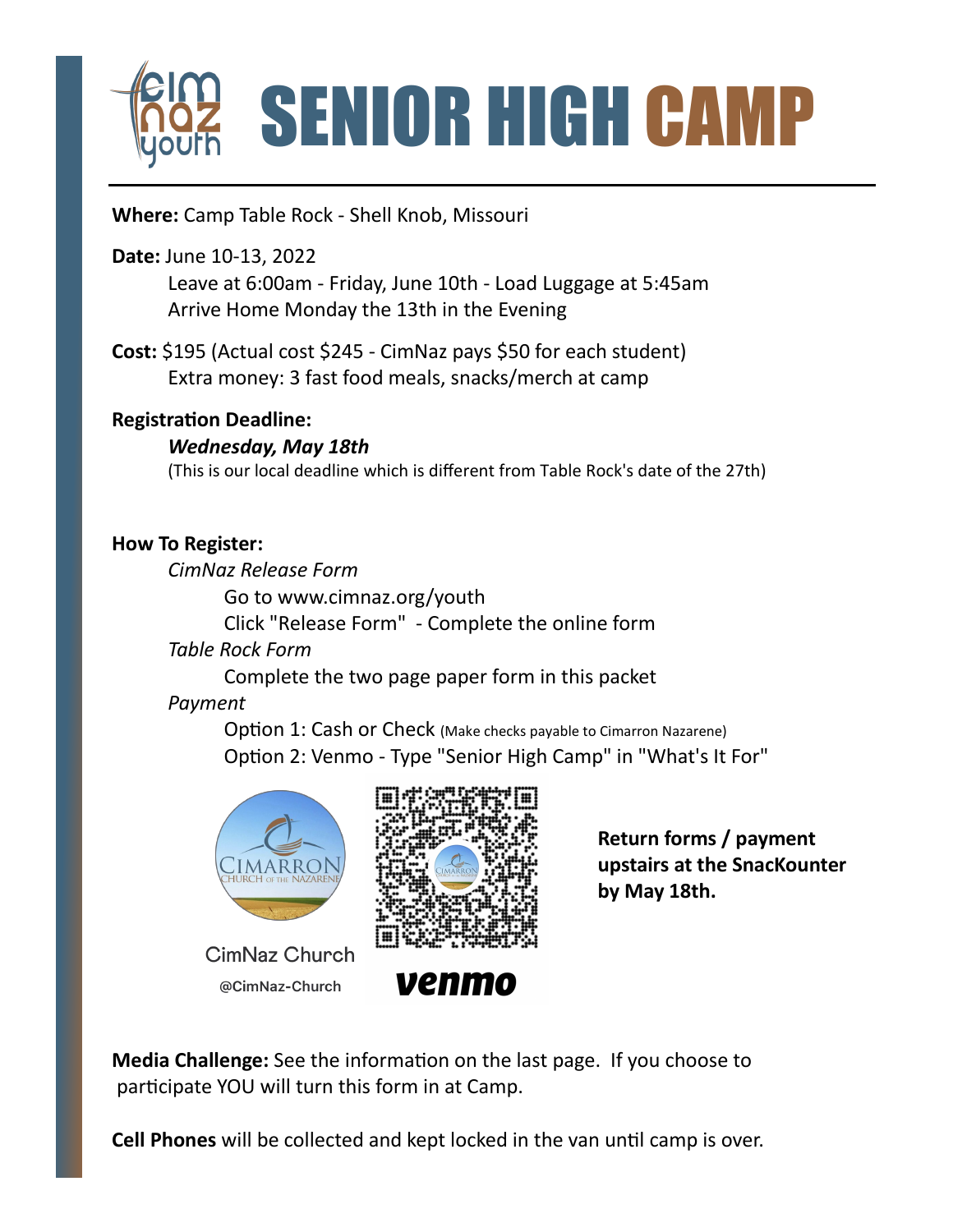# **Kansas NYI Senior High Camp @ CTR - Information Page**

**DRESS CODE….** The dress code is casual; shorts, shirts, sandals, and the like. **LAKE**: We require girls wear one piece suits or modest tankinis that are not too low cut, backless, strapless, one strap or show any midriff. Girls can wear shirts over unapproved swimsuits while at the lake provided the shirt is never taken off and is not transparent, especially when wet. UPDATE: we now require all females to wear shorts over their swimsuit bottoms. Board shorts, Soffe shorts, athletic shorts, etc.. are acceptable. There is no minimum inseam requirement for lake shorts. Swim bottoms have become smaller and, in many cases, are no longer appropriate to be worn in mixed company. No guys speedos are allowed. Lake appeal must be completely covered when not at the lake. At no time should guys be shirtless other than at the lake. **CAMP:** Ladies cannot wear strapless, spaghetti strap, or low cut tops or dresses. Transparent shirts must have a full non-transparent shirt underneath. Shorts will be longer than 3 inch inseam. Guys will wear shorts and pants high enough to cover their underwear. We do not allow apparel promoting crude, violent, or sexually explicit movies, TV shows, music artists, or the like. We will speak with you if rules are not followed. **We are implementing a new dress code rule on shorts. If CTR feels your shorts are inappropriate we will give you a pair of shorts.** 

**INSURANCE…..** We have a four-tiered insurance structure at Camp Table Rock. The first tier is each individuals personal family insurance. The second tier is the individuals home church insurance or the church they're attending camp with. The third tier would be the district's/group's insurance, if attending as a district or group. The final tier is Fun in the Son Ministries' insurance which is intended as the final safety net only.

**CELL PHONES…..** We do not allow students to use their cell phones at camp. They are expected to keep them in their bag, turned off. We want students to leave the distractions of the world behind and be solely focused on the LORD while here. The adults in each cabin will have their cell phone in case of emergencies.

**LODGING…..** Our air-conditioned cabins are divided by gender. Each cabin has bunk beds and full bathrooms.

**MONEY…..** All activities and meals are included in the price of camp! We have a Snak Shak and Snak Hut (our oncampus fundraisers) where campers can purchase snacks while at CTR!

# **To ensure everyone has a safe time at camp, there are rules and guidelines we have set.**

Students will be appropriately disciplined for:

- Possession and use of nonprescription drugs, alcohol, or tobacco.
- Intentional destruction or damage of property. You will also pay for the damages.
- Breaking curfew and sneaking out of cabins.
- Guys in girls' cabins or girls in guys' cabins.
- Possession or use of air horn or fireworks.
- Being on the dock or in the water any time other than staff supervised lake time.
- Fighting or causing intentional bodily harm to others.
- Disobedience to the instructions of an adult sponsor or staff member.
- Possession of sexually explicit material *(magazines, movies, music, or an electronics).*
- Skipping out on a worship service or training seminar.
- Wearing apparel with sexual connotations, alcohol logos, etc.
- Disobeying boating rules.
- Use of walkie-talkie, stereo, radio, computer, or cell phone.
- Inappropriate PDA.
- Feeding any camp pets.
- No pets are allowed. If you bring one, your pet will be sent home at your expense.
- Wearing an inappropriate outfit or swimsuit *(see dress code).*
- Vaping, JUULING, or any activities of the sort.

Appropriate disciplines range from talking with the camp director to being sent home at the parents' expense.

**We reserve the right to create new rules as we see fit and to enforce them. We also reserve the right to confiscate any material, including electronics or inappropriate apparel, as we see fit. If a camper cannot follow these rules, they will be sent home at the expense of their parent/guardian.**

**CAMP RULES**

CAMP RULES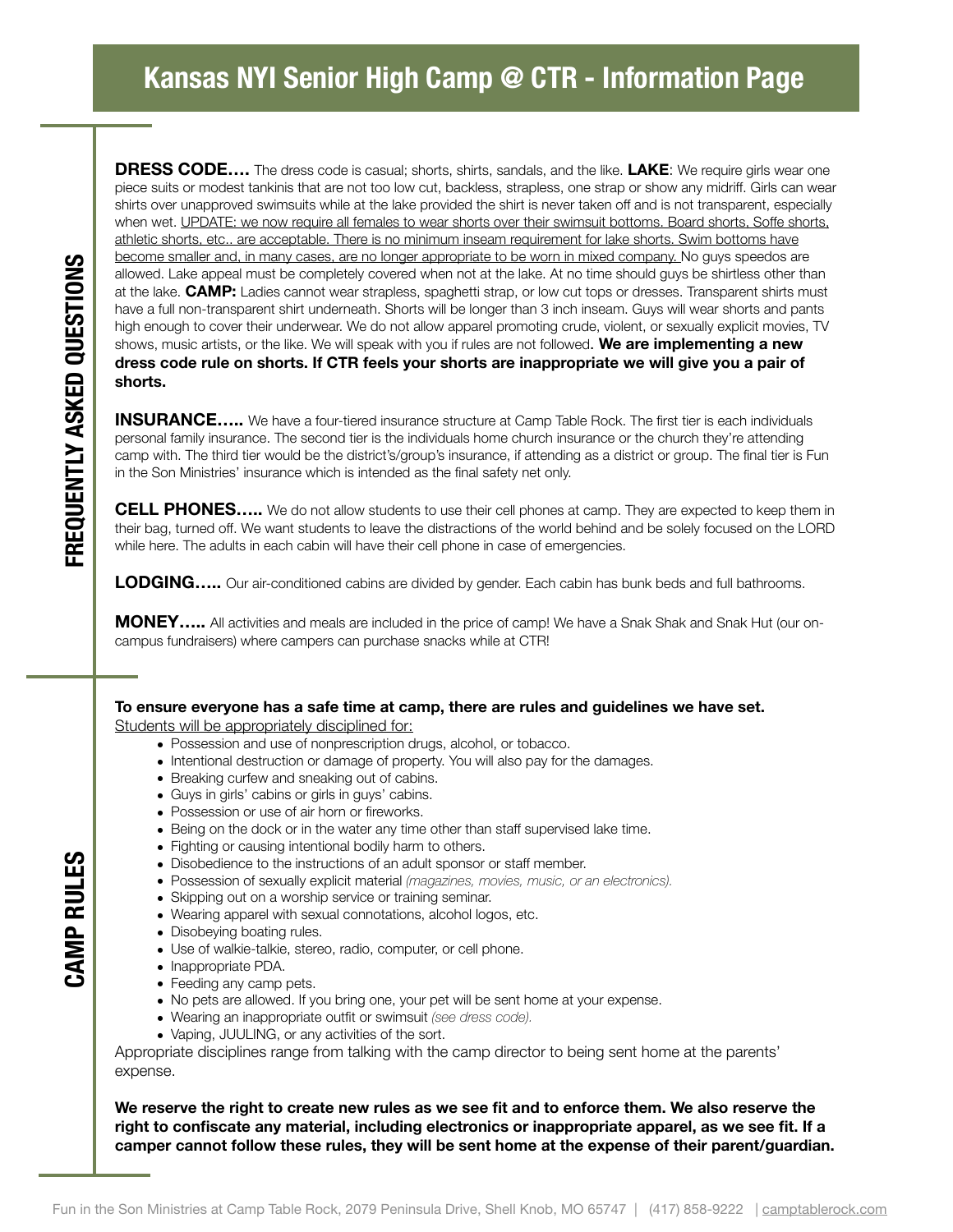# **Kansas NYI Senior High Camp @ CTR Registration Form**

|                                             |                                |             | Grade just completed: ____________________ |
|---------------------------------------------|--------------------------------|-------------|--------------------------------------------|
| Address: __________________________________ |                                |             |                                            |
| Home phone: __________________              | Parents cell: ________________ |             | Your cell: <b>Example 2019</b>             |
|                                             |                                | Age: ______ | Gender: <b>Example 1999</b>                |
| Church: Cimarron                            |                                |             | Youth leader: Travis Janzen                |

- \_\_\_\_ **Check here if you're attending camp as an adult sponsor.** *- Fill out the top portion on this page and everything on the medical form except the "authorization to treat a minor."*
- *- To attend as an adult sponsor, you must have completed one year of college and/or are above the age of 19.*
- *- All sponsors must have had a background check in the last 12 months, and it must be on file in the district office, before you are allowed to attend camp as a sponsor. This will be verified before you are allowed to attend.*

### **———LAKE ACTIVITIES————————————————————————————————-**

Every water activity is carefully monitored and conducted. All campers participating in water activities are required to wear a US Cost Guard approved life vest, which we provide. All campers are informed of safety rules before boarding a boat and are required to follow those rules. It is very important that you, as the parent/guardian, understand the inherent risk of the water activities. We respect and honor your right as the parent/guardian to determine the activities of your teen.

VERY IMPORTANT! Fun in the Son Ministries, Inc. offers NO insurance coverage of any kind on our cliff jumping activity. By circling YES and initialing the activity below, you unconditionally remove Fun in the Son Ministries, Inc. from any liability for your student participating in this activity. All other water activities are covered.

### **PARENT/GUARDIAN, circle your decision about cliff jumping, initial by each blank, and sign.**

I, the undersigned, as the parent or legal guardian of the above camper, have read the lake activities information. I understand that, regardless of my students' interest in this activity, I am choosing here whether I will ALLOW or NOT ALLOW my camper to participate in the activity. Circle "yes" or "no" indicating you will ALLOW your student to participate in this activity or NOT. Initial the blank confirming your choice of yes or no.

| <b>Cliff Jumping</b> | Yes / No (Circle) | (Initial here) |
|----------------------|-------------------|----------------|
|                      |                   |                |

| <b>Parent/Legal Guardian Signature</b> | <b>Date</b> | <b>Print name</b> |
|----------------------------------------|-------------|-------------------|
|----------------------------------------|-------------|-------------------|

*Your student has the opportunity to participate in other water activities such as wake boarding, water skiing, tubing, kayaking or*  paddle boating around our cove, riding in a boat, or fishing (must bring your own fishing gear). If you DO NOT wish for your student *to participate in any of these activities, we must have in writing what you WILL NOT allow them to participate in BEFORE the first day of camp!*

### **———PHOTOS & PUBLICATION ————————————————————————————**

As the parent or legal guardian of said camper, I hereby grant to Fun in the Son Ministries the right to post pictures and video on the Camp Table Rock website or Facebook page (no personal names are ever attached to images). I understand that sometimes these images are used to promote Camp Table Rock whether electronic, print, digital, or electronic publishing via internet. I understand that once the image is posted on the Camp Table Rock website, the image can be downloaded by any other computer. Therefore, I agree to indemnify and hold harmless Fun in the Son Ministries and Camp Table Rock from any claims.

**Parent/Legal Guardian Signature bate by Print name** 

**\_\_\_\_\_\_\_\_\_\_\_\_\_\_\_\_\_\_\_\_\_\_\_\_\_\_\_\_\_\_\_\_ \_\_\_\_\_\_\_\_\_\_\_\_\_ \_\_\_\_\_\_\_\_\_\_\_\_\_\_\_\_\_\_\_\_\_\_\_\_\_\_\_** 

*If you do not want your students' photo or video possibly used by Fun in the Son Ministries for camp promotion, please notify Camp Table Rock by letter or email directly and provide a picture of said student so we can screen the images we take each day at camp and delete images they are in. Digital or print images are acceptable.*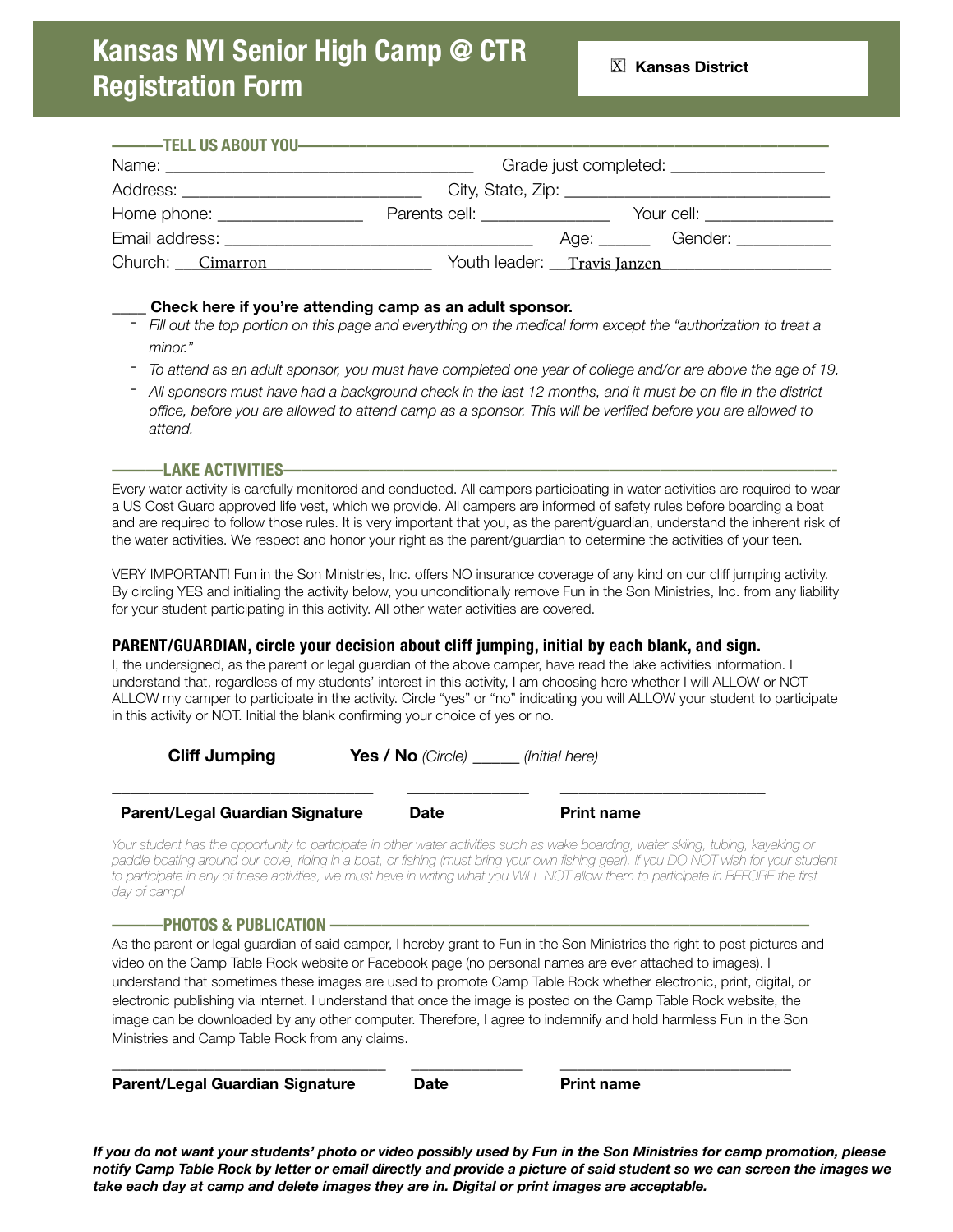# **Kansas NYI Senior High Camp @ CTR Medical Form** LOOK



This form is required from **everyone** attending an event with Fun in the Son Ministries, Inc. All minors should have the bottom of this form signed by their **parent or legal guardian.**

## \_\_\_\_\_\_\_\_\_\_\_\_\_\_\_\_\_\_\_\_\_\_\_\_\_\_\_\_\_\_ **Cimarron, KSYOUR CHURCH/GROUP NAME (CITY, STATE)**

### **——— EMERGENCY INFORMATION———————————————————————————————————**

STUDENTS fill out each line below. ADULTS we only need your emergency contact.

|                                   | Work # $\_$                                                                                                                                                                                                                   |                                                                                                                                                                                                                               |  |
|-----------------------------------|-------------------------------------------------------------------------------------------------------------------------------------------------------------------------------------------------------------------------------|-------------------------------------------------------------------------------------------------------------------------------------------------------------------------------------------------------------------------------|--|
|                                   |                                                                                                                                                                                                                               | Cell # $\qquad$                                                                                                                                                                                                               |  |
|                                   |                                                                                                                                                                                                                               |                                                                                                                                                                                                                               |  |
|                                   |                                                                                                                                                                                                                               |                                                                                                                                                                                                                               |  |
|                                   |                                                                                                                                                                                                                               |                                                                                                                                                                                                                               |  |
|                                   |                                                                                                                                                                                                                               |                                                                                                                                                                                                                               |  |
| Address: ______________________   |                                                                                                                                                                                                                               | Home phone: North Money States and States and States and States and States and States and States and States and States and States and States and States and States and States and States and States and States and States and |  |
| Birth date: _____________________ | Last Tetanus: the contract of the contract of the contract of the contract of the contract of the contract of the contract of the contract of the contract of the contract of the contract of the contract of the contract of |                                                                                                                                                                                                                               |  |
| Allergies to drugs:               |                                                                                                                                                                                                                               |                                                                                                                                                                                                                               |  |

| <b>Prescription medication</b> | <b>Dosage</b> | Time(s) given | Reason |
|--------------------------------|---------------|---------------|--------|
|                                |               |               |        |
|                                |               |               |        |
|                                |               |               |        |

Allergies to foods: \_\_\_\_\_\_\_\_\_\_\_\_\_\_\_\_\_\_\_\_\_\_\_\_\_\_\_\_\_\_\_\_\_\_\_\_\_\_\_\_\_\_\_\_\_\_\_\_\_\_\_\_\_\_\_\_\_\_\_\_\_\_\_\_\_\_\_\_\_\_\_\_\_\_\_\_\_\_\_\_\_\_\_\_\_\_\_\_\_\_\_\_\_ Other allergies:  $\Box$ 

*All prescription medication must be sent to camp in the original container from the pharmacy with the campers name and current directions for taking the medications on the typewritten label. The non-prescription medications that will be available at camp on an as needed basis are Tylenol, Ibuprofen, Benadryl, Zyrtec, antibiotic ointment, and Tums. If you would like your camper to have any other non-prescription medication at camp please send it in the original container with your campers name on the container. It will be given according to the directions on the label.*

Physician / phone number: \_\_\_\_\_\_

Insurance Provider / Policy # / Insurance Phone *(copies of insurance cards would be helpful but are not required)*: \_\_\_\_\_\_\_\_\_\_\_\_\_\_\_

\_\_\_\_\_\_\_\_\_\_\_\_\_\_\_\_\_\_\_\_\_\_\_\_\_\_\_\_\_\_\_\_\_\_\_\_\_\_\_\_\_\_\_\_\_\_\_\_\_\_\_\_\_\_\_\_\_\_\_\_\_\_\_\_\_\_\_\_\_\_\_\_\_\_\_\_\_\_\_\_\_\_\_\_\_\_

Additional comments:

### **——— AUTHORIZATION TO TREAT A MINOR————————————————————————————————**

I swear (affirm), under penalty of perjury, that I am the parent/legal guardian of the child listed above, and that all information contained in this authorization is true and correct. I do hereby authorize treatment of my child by a licensed medial physician in case of any accident or illness that may arise, or should hospitalization by necessary.

\_\_\_\_\_\_\_\_\_\_\_\_\_\_\_\_\_\_\_\_\_\_\_\_\_\_\_\_\_\_\_\_\_\_\_\_\_\_\_\_\_\_\_\_\_\_\_\_\_\_\_\_\_\_\_\_\_\_\_\_\_\_\_\_\_\_\_\_\_\_\_\_\_\_\_\_\_\_\_\_\_\_\_\_\_\_\_\_\_\_\_\_\_\_\_\_\_\_\_

Signature Name Printed